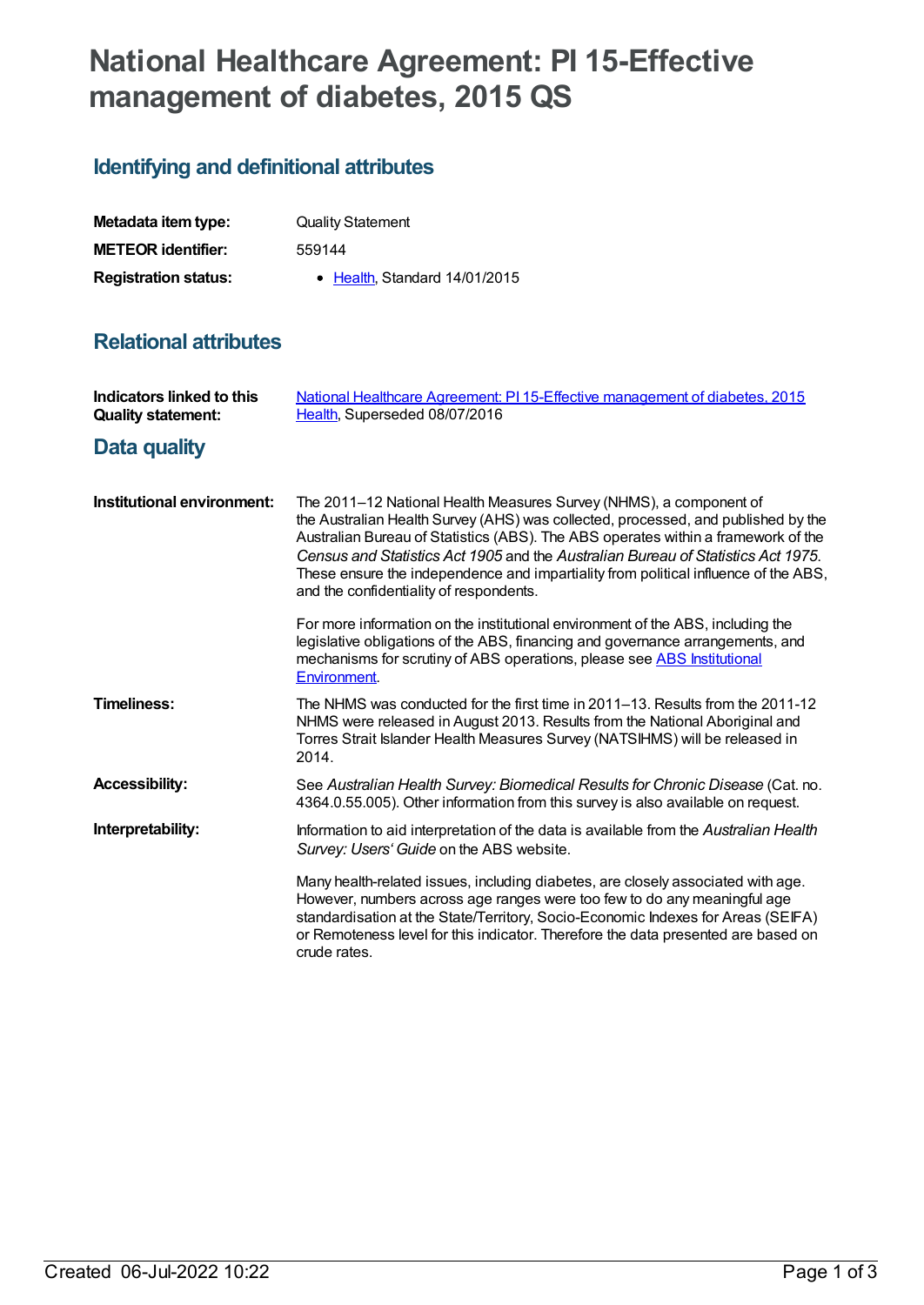| <b>Relevance:</b> | For this measure, the fasting plasma glucose test is used in the determination of<br>people with known diabetes and the glycated haemoglobin (HbA1c) test is used in<br>the determination of effective management of diabetes.                                                                                                                                                                                                                                                                                                                                                                                                                                 |
|-------------------|----------------------------------------------------------------------------------------------------------------------------------------------------------------------------------------------------------------------------------------------------------------------------------------------------------------------------------------------------------------------------------------------------------------------------------------------------------------------------------------------------------------------------------------------------------------------------------------------------------------------------------------------------------------|
|                   | The 2011-12 NHMS uses a combination of blood test results for fasting plasma<br>glucose and self-reported information on diabetes diagnosis and medication use to<br>measure prevalence of known diabetes.                                                                                                                                                                                                                                                                                                                                                                                                                                                     |
|                   | A respondent to the survey is considered to have known diabetes if they had ever<br>been told by a doctor or nurse that they have diabetes and:                                                                                                                                                                                                                                                                                                                                                                                                                                                                                                                |
|                   | • They were taking diabetes medication (either insulin or tablets); or<br>• Their blood test result for fasting plasma glucose was greater than or equal to<br>7.0 mmol/L.                                                                                                                                                                                                                                                                                                                                                                                                                                                                                     |
|                   | Persons with known diabetes who have an HbA1c result of less than or equal to<br>7.0% are considered to be managing their diabetes effectively.                                                                                                                                                                                                                                                                                                                                                                                                                                                                                                                |
|                   | The estimates exclude persons who did not fast for 8 hours or more prior to their<br>blood test. Excludes women with gestational diabetes.                                                                                                                                                                                                                                                                                                                                                                                                                                                                                                                     |
| <b>Accuracy:</b>  | The AHS was conducted in all States and Territories, excluding very remote areas.<br>Non-private dwellings such as hotels, motels, hospitals, nursing homes and short-<br>stay caravan parks were also not included in the survey. The exclusion of persons<br>usually residing in very remote areas has a small impact on estimates, except for<br>the Northern Territory, where such persons make up approximately 23 per cent of<br>the population. The final response rate for the 'core' component of the AHS was 82<br>per cent.                                                                                                                         |
|                   | All selected persons aged 5 years and over were invited to participate in the<br>voluntary NHMS. Of all of those who took part in the AHS, 38 per cent went on to<br>complete the biomedical component.                                                                                                                                                                                                                                                                                                                                                                                                                                                        |
|                   | Analysis of the sample showed that the characteristics of persons who participated<br>in the NHMS were similar with those for the AHS overall. The only significant<br>difference was for smoking, where the NHMS sample had a lower rate of current<br>smokers than the AHS sample (12.0% compared with 17.6%). For more<br>information, see the Explanatory Notes in Australian Health Survey: Biomedical<br>Results for Chronic Disease (Cat. no. 4364.0.55.005).                                                                                                                                                                                           |
|                   | In order to get an accurate reading for the fasting plasma glucose test, participants<br>were asked to fast for 8 hours before their test. The results presented for this<br>indicator refer only to those people who did fast (approximately 79 per cent of<br>adults who participated in the NHMS). Analysis of the characteristics of people who<br>fasted compared with those who did not fast showed no difference between fasters<br>and non-fasters.                                                                                                                                                                                                    |
|                   | As they are drawn from a sample survey, data for the indicator are subject to<br>sampling error. Sampling error occurs because only a small proportion of the<br>population is used to produce estimates that represent the whole population.<br>Sampling error can be reliably estimated as it is calculated based on the scientific<br>methods used to design surveys. Rates should be considered with reference to<br>their Relative Standard Error (RSE). Estimates with RSEs between 25 per<br>cent and 50 per cent should be used with caution. Estimates with RSEs greater<br>than 50 per cent are generally considered too unreliable for general use. |
|                   | This indicator produces high levels of sampling error for some State and Territories<br>when split by sex. Estimates for males and females in Victoria have RSEs greater<br>than 50 per cent and should be considered unreliable for general use. Likewise,<br>estimates for males in the Northern Territory and females in the Australian Capital<br>Territory also have RSEs greater than 50 per cent.                                                                                                                                                                                                                                                       |
|                   | Data for several State and Territories also have RSEs greater than 25 per cent,<br>including the total for Victoria, South Australia. The Australian Capital Territory and<br>the Northern Territory and these estimates should be used with caution.                                                                                                                                                                                                                                                                                                                                                                                                          |